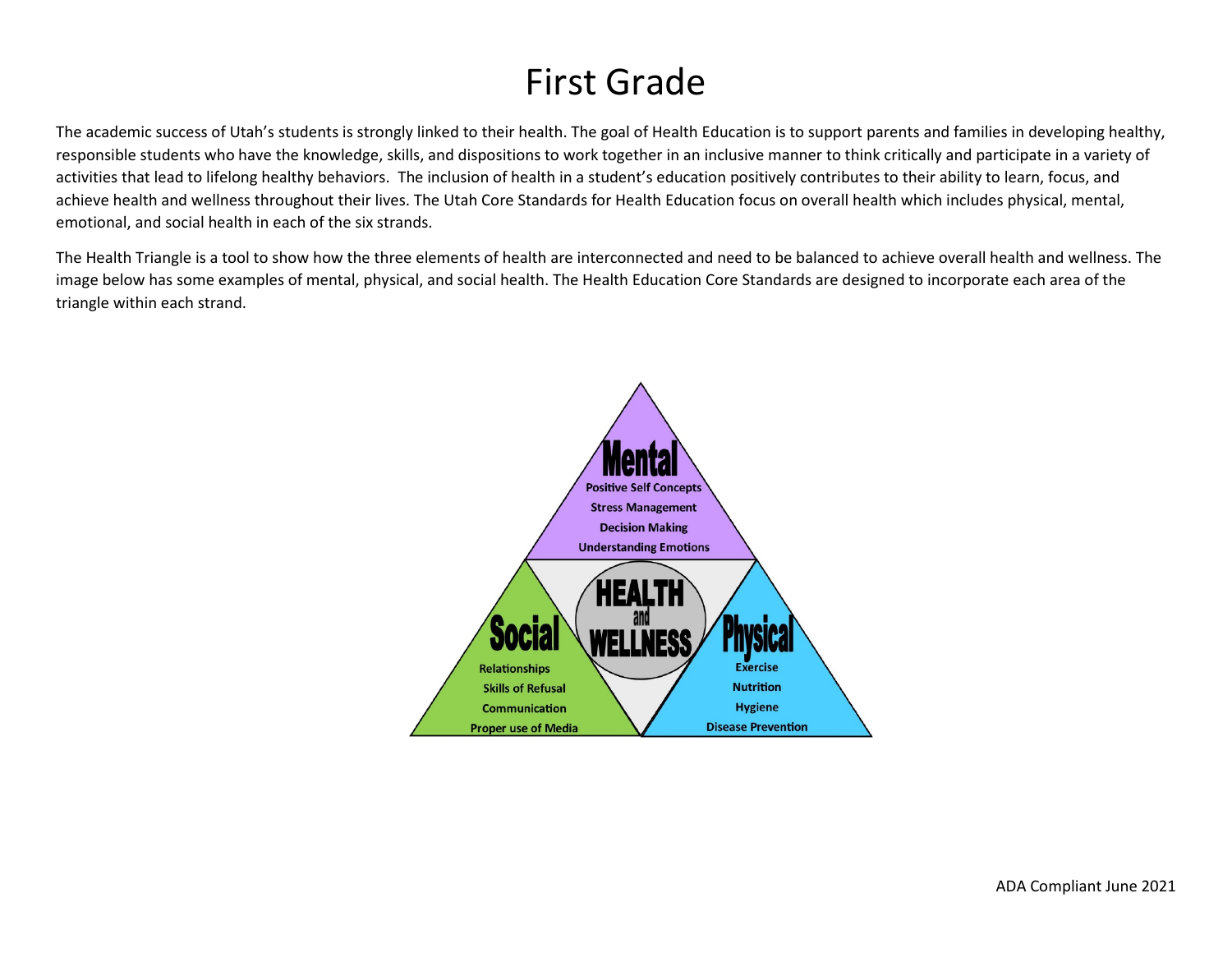# **Strand 1: Health Foundations and Protective Factors of Healthy Self (HF)**

Goal: Students will learn the importance of goals and decision-making skills and continue to develop healthy relationship skills.

# **Standard 1.HF.1**

Define goals and explain why setting goals is important.

## **Concepts and Skills to Master**

- Model setting goals with the students of how to earn a longer recess time.
- Discuss personal interests and growth opportunities. Give the students an opportunity to set personal learning goals that they develop over a period of time.

## **Critical Background Knowledge**

N/A

#### **Related Standards: Current Grade Level**

Standard 1.HF.2: Explain how to make good decisions and how all decisions can affect self or others.

## **Related Standards: Future Grade Level**

Standard 2.HF.1: Set a goal and discuss strategies for meeting the goal.

## **Standard 1.HF.2**

Explain how to make good decisions and how all decisions can affect self or others.

#### **Concepts and Skills to Master**

• Discuss how your actions affect others. "What would happen if I….?" Use manipulatives (dominoes, blocks) to create a cause and effect scenario, demonstrating how our actions affect others.

## **Critical Background Knowledge**

N/A

## **Related Standards: Current Grade Level**

Standard 1.HF.1: Define goals and explain why setting goals is important.

Standard 1.SAP.3: Practice strategies that can be used to refuse harmful substances.

## **Related Standards: Future Grade Level**

Standard 2.HF.2: Recognize when assistance is needed in making decisions.

## **Standard 1.HF.3**

Demonstrate how to express gratitude, treat others with kindness, and respect differences.

#### **Concepts and Skills to Master**

- Talk about what kindness means and how to express it in the classroom.
- List events that have meant a lot to you. Identify why they were important. How can you let someone know you appreciated their efforts?
- Practice expressing gratitude and treating others with kindness.
- Accept the differences of others (for example, ability level, characteristics, likes and dislikes).

#### **Critical Background Knowledge**

Standard K.HF.2: Describe how to be a good friend, and how to make a friend.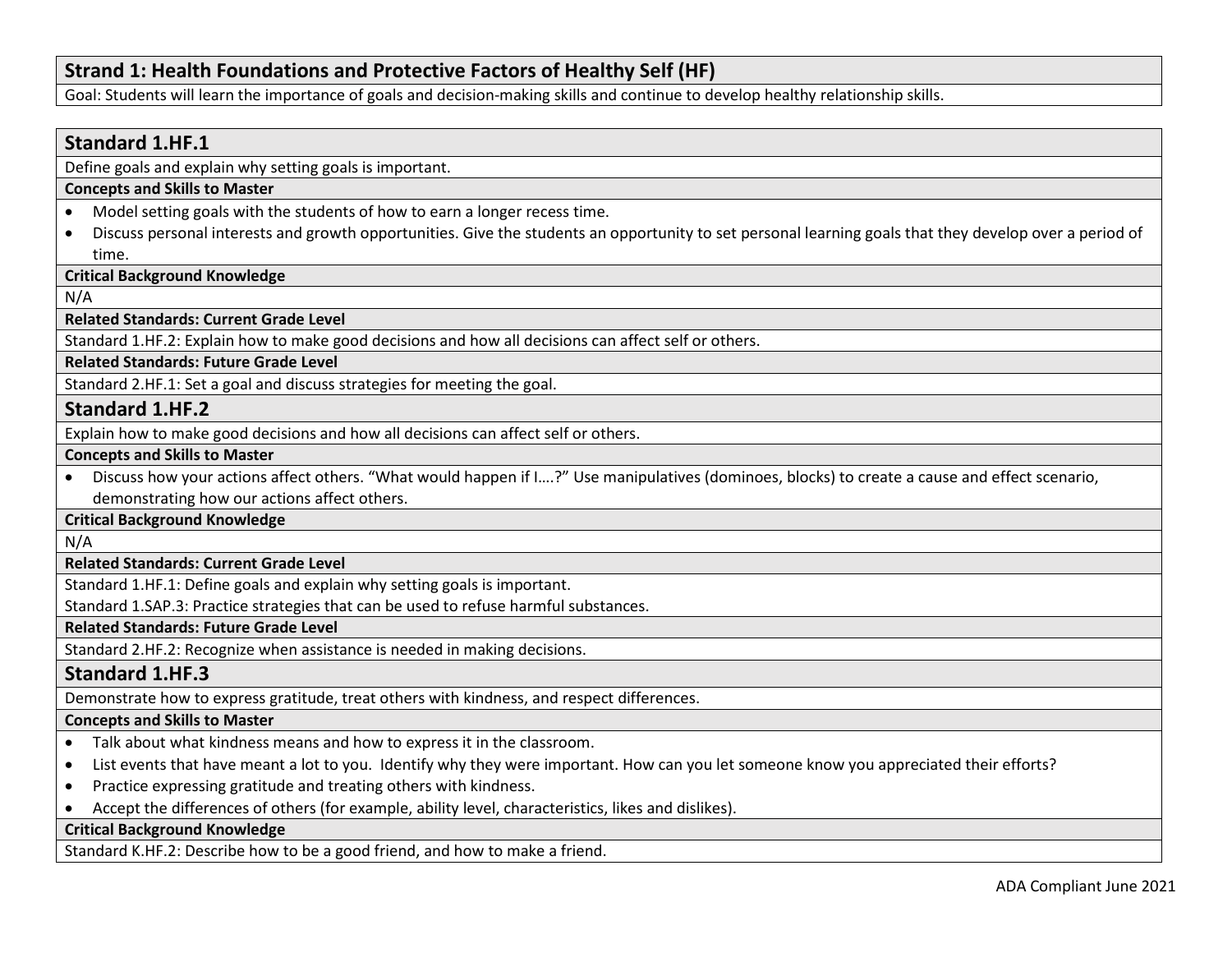Standard K.HF.3: Communicate respectfully with others.

## **Related Standards: Current Grade Level**

Standard 1.MEH.1: Define what bullying is and is not and demonstrate what to say and do if someone is bullying or bothering oneself or others. Compare these actions with kindness.

## **Related Standards: Future Grade Level**

Standard 2.HF.5: Describe characteristics of a good friend.

## **Academic Language**

**Goal**: The result or achievement toward which effort is directed.

See [Health Terms and Law and Policy for Health Education](https://schools.utah.gov/file/79acf6fe-5e26-4f46-9374-116b785e9147) for more details

## **Assessment Exemplars**

Given a verbal prompt, students will be able to demonstrate how to express gratitude, treat others with kindness and/or respect differences.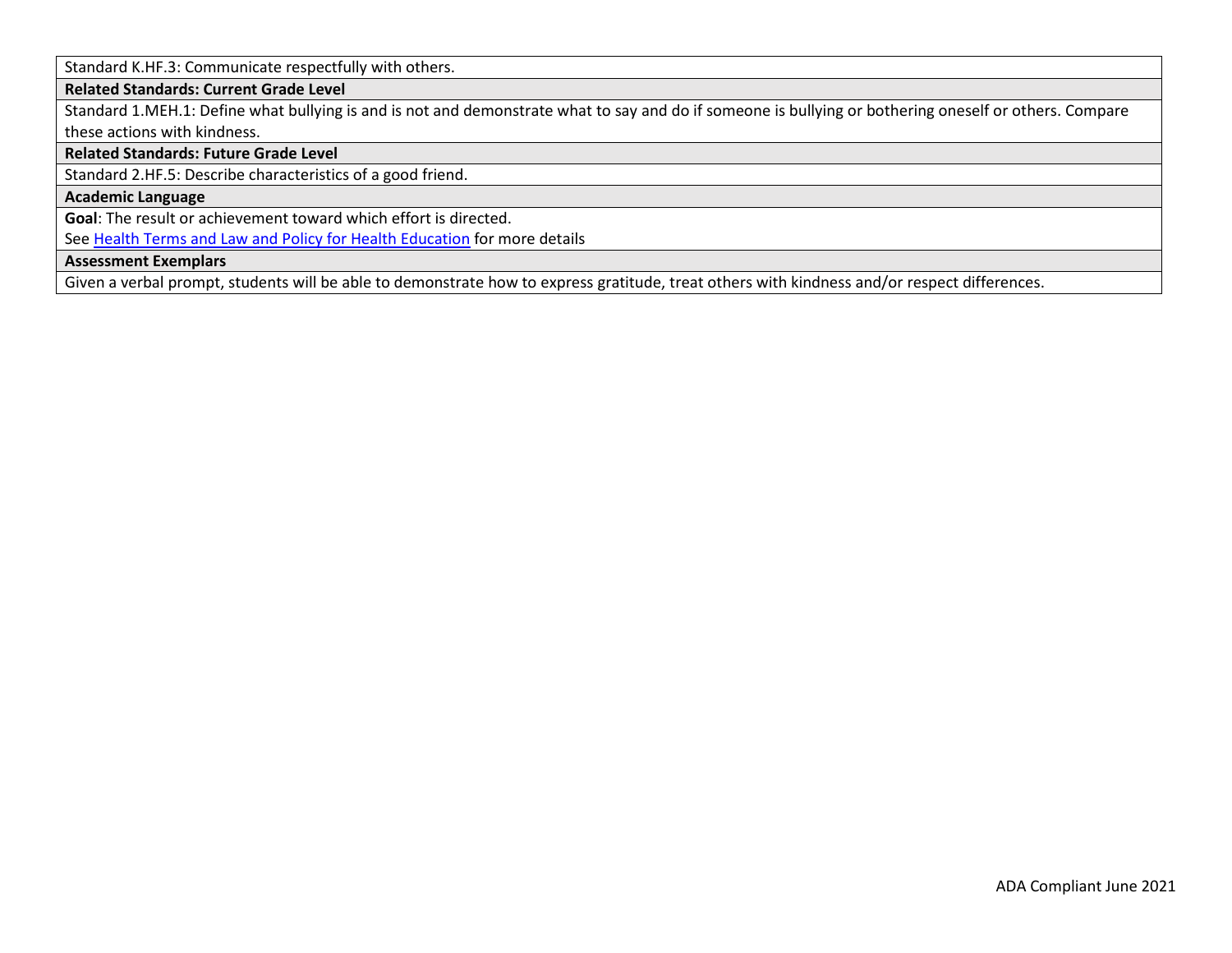# **Strand 2: Mental and Emotional Health (MEH)**

Goal: Students will practice expressing emotions and bully prevention strategies.

#### **Standard 1.MEH.1**

Define what bullying is and is not and demonstrate what to say and do if someone is bullying or bothering oneself or others. Compare these actions with kindness.

#### **Concepts and Skills to Master**

- Practice appropriate responses to a variety of situations.
- Compare and contrast kindness and bullying behaviors.
- Practice methods of reporting bullying.

#### **Critical Background Knowledge**

#### N/A

#### **Related Standards: Current Grade Level**

Standard 1.HF.3: Demonstrate how to express gratitude, treat others with kindness, and respect differences.

Standard 1.SDP.2: Identify when an environment or situation is not safe (for example, abuse, bullying, harmful substances, firearms, fire, medical emergency) and understand how to react and promptly report to a trusted adult (for example, parent, guardian, relative, teacher, counselor, clergy) or emergency services.

#### **Related Standards: Future Grade Level**

Standard 2.MEH.1: Identify the causes of different emotions and practice methods to express emotions appropriately.

#### **Academic Language**

**Bullying**: To seek harm, intimidate, or coerce another individual.

Biased-Based Bullying: when bullying is based on race or ethnicity, color, national origin, sex, gender, sexual orientation, disability, or religion.

#### **Assessment Exemplars**

Coming soon

#### **Standard 1.MEH.2**

Demonstrate healthy ways to express needs, wants, and feelings.

#### **Concepts and Skills to Master**

- Prepare situations or pictures and ask students to role play a healthy way to express their needs, wants, and/or feelings for that picture or situation.
- Talk about different needs, wants and feelings by using the charade cards.

## **Critical Background Knowledge**

Standard K.MEH.1: Identify how different emotions feel and how your body reacts to those emotions.

#### **Related Standards: Current Grade Level**

Standard 1.MEH.1: Define what bullying is and is not and demonstrate what to say and do if someone is bullying or bothering oneself or others. Compare these actions with kindness.

#### **Related Standards: Future Grade Level**

Standard 2.MEH.1: Identify the causes of different emotions and practice methods to express emotions appropriately.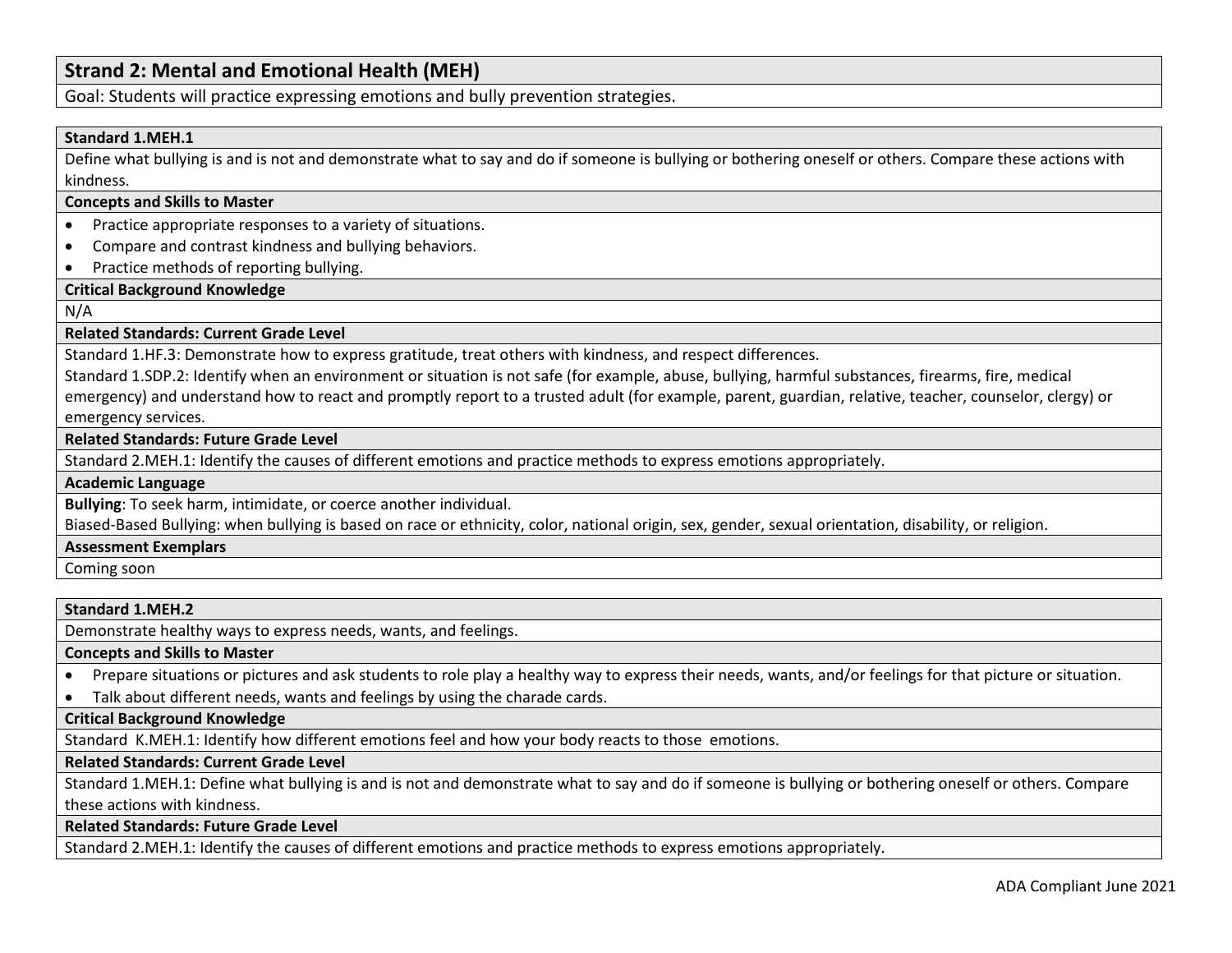## **Academic Language**

**Bullying**: To seek harm, intimidate, or coerce another individual.

**Biased-Based Bullying:** when bullying is based on race or ethnicity, color, national origin, sex, gender, sexual orientation, disability, or religion. See [Health Terms and Law and Policy for Health Education](https://schools.utah.gov/file/79acf6fe-5e26-4f46-9374-116b785e9147) for more details

## **Assessment Exemplars**

Have students practice healthy ways to express their needs, wants and/or feelings by responding to different situations provided by the teacher.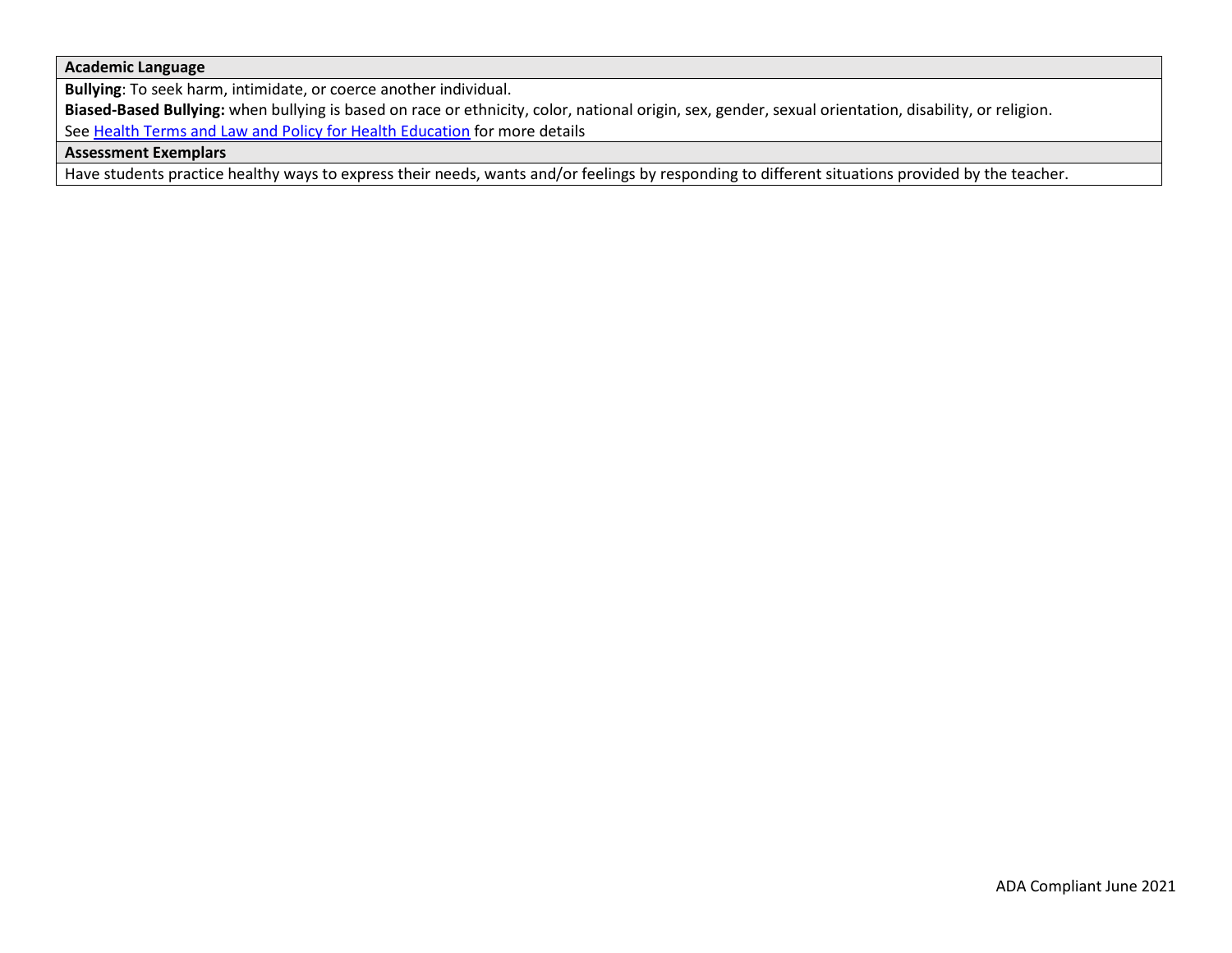# **Strand 3: Safety and Disease Prevention (SDP)**

Goal: Students will learn specific behaviors to prevent disease, common injuries, and avoid dangerous situations.

## **Standard 1.SDP.1**

Understand how proper use of equipment (for example, helmets, sports equipment, seat belts, booster seats) helps protect from injury.

#### **Concepts and Skills to Master**

- Identify dangers in the environment and discuss what the outcomes could be.
- Discuss types of safety equipment, explain the importance, specifically helmets.

#### **Critical Background Knowledge**

Standard K.HD.2: Explain different methods (e.g., booster seats, seatbelts, helmets, safety equipment, visiting healthcare providers) for keeping the developing body safe and healthy.

#### **Related Standards: Current Grade Level**

Standard 1.SDP.2: Identify when an environment or situation is not safe (for example, abuse, bullying, harmful substances, firearms, fire, medical emergency) and understand how to react and promptly report to a trusted adult (for example, parent, guardian, relative, teacher, counselor, clergy) or emergency services.

#### **Related Standards: Future Grade Level**

Standard 2.SDP.1: Explain how products (for example, sun protection, hygiene products, sports equipment, seatbelts, booster seats) can contribute to personal health.

## **Standard 1.SDP.2**

Identify when an environment or situation is not safe (for example, abuse, bullying, harmful substances, firearms, fire, medical emergency) and understand how to react and promptly report to a trusted adult (for example, parent, guardian, relative, teacher, counselor, clergy) or emergency services.

## **Concepts and Skills to Master**

- Discuss steps to prevent or address emergency and safety situations.
- Talk about online safety and why it is important to only use technology with a trusted adult.
- Practice reporting situations to a trusted adult (e.g., witnessing someone being bullied, finding a firearm, medical emergency).

#### **Critical Background Knowledge**

Standard K.HD.4: Discuss how to clearly say no, leave a situation or interaction, and identify and talk with a trusted adult when feeling uncomfortable, afraid, or unsafe.

#### **Related Standards: Current Grade Level**

Standard.1.HD.4: Discuss how to clearly say no, leave a situation or interaction, and identify and talk with a trusted adult when feeling uncomfortable, unsafe, or afraid.

#### **Related Standards: Future Grade Level**

Standard 2.SDP.2: Identify personal behaviors that contribute to safe or unsafe use of technology.

Standard 2.HD.2: Discuss how to clearly say no, leave a situation or interaction, and identify and talk with a trusted adult when feeling uncomfortable, afraid, or unsafe.

## **Standard 1.SDP.3**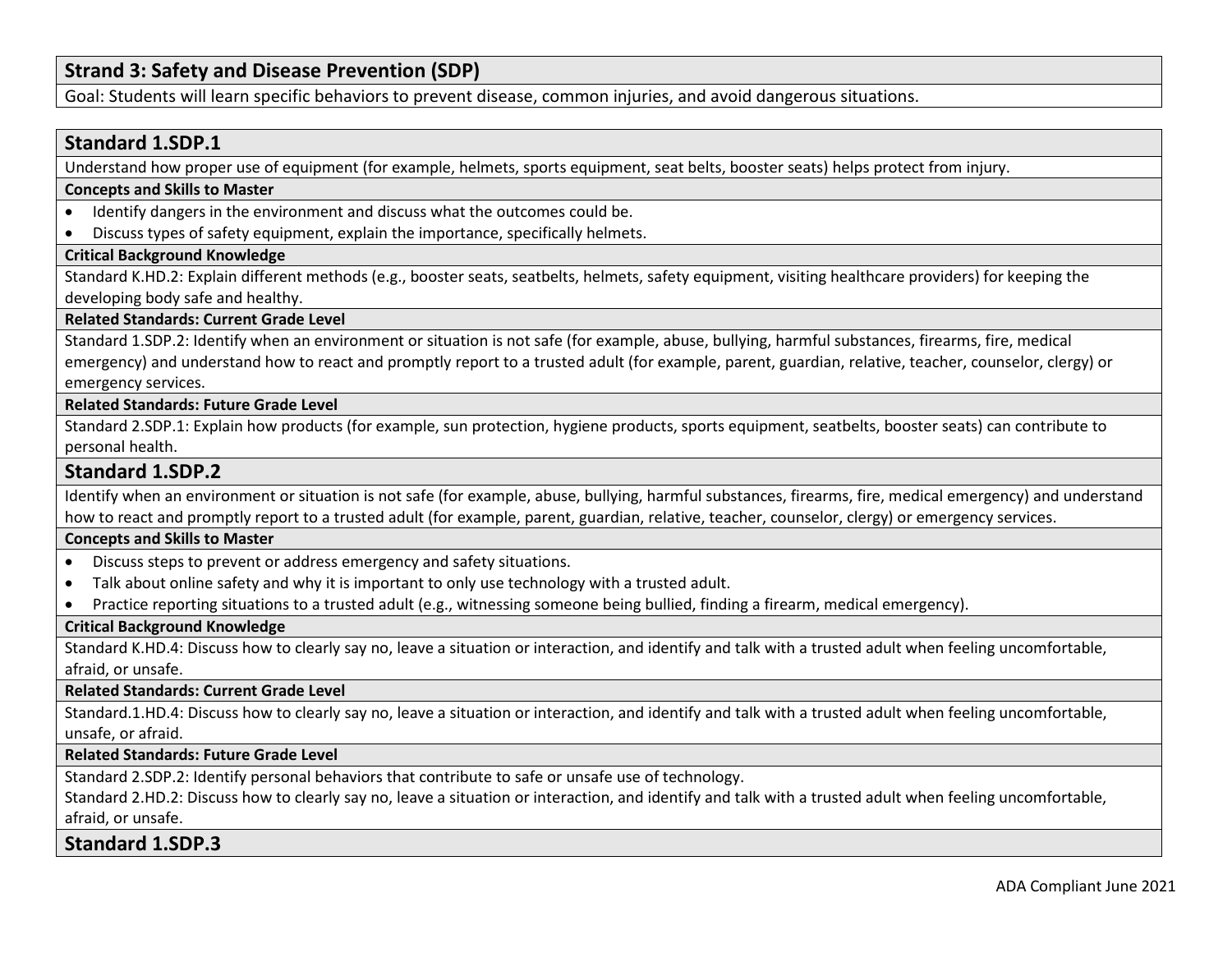Recognize the importance of using electronic devices only with trusted adult supervision.

## **Concepts and Skills to Master**

• Lead a discussion of reasons an adult should supervise or monitor use (e.g., purchases, strangers, damage, unsafe pages).

# **Critical Background Knowledge**

N/A

## **Related Standards: Current Grade Level**

Standard 1.HD.4: Discuss how to clearly say no, leave a situation or interaction, and identify and talk with a trusted adult when feeling uncomfortable, unsafe, or afraid.

# **Related Standards: Future Grade Level**

Standard 2.SDP.2: Identify personal behaviors that contribute to safe or unsafe use of technology.

Standard 2.HD.2: Discuss how to clearly say no, leave a situation or interaction, and identify and talk with a trusted adult when feeling uncomfortable, afraid, or unsafe.

# **Standard 1.SDP.4**

Describe behaviors that may prevent and reduce the risk of disease.

# **Concepts and Skills to Master**

- Discuss ways to protect the skin from sun exposure (e.g., sunscreen, hats, shade covers).
- Practice proper handwashing steps.
- Discuss benefits of physical activity, healthy eating, or good hygiene.

# **Critical Background Knowledge**

Standard K.HD.1: Describe why oral hygiene, washing body and hands, and wearing clean clothes are important for a healthy body.

## **Related Standards: Current Grade Level**

Standard 1.N.2: Identify foods and beverages that are healthy choices for the body and explain the importance of choosing healthy foods at each meal. Standard 1.HD.1: Explain how hand washing, clean clothes, and oral hygiene are important for a healthy body.

Standard 1.HD.2: Explain how the right amount of sleep contributes to health and wellness.

**Related Standards: Future Grade Level** 

Standard 2.SDP.3: Describe reasons why people visit a healthcare provider (for example, doctor, dentist, counselor).

# **Standard 1.SDP.5**

Recognize the importance of never touching another person's blood or other bodily fluids.

## **Concepts and Skills to Master**

- Discuss what to do if one encounters another person's blood or other bodily fluid.
- Understand bodily fluids may contain viruses or bacteria.

# **Critical Background Knowledge**

N/A

**Related Standards: Current Grade Level**

Standard 1.SDP.4: Describe behaviors that may prevent and reduce the risk of disease.

# **Related Standards: Future Grade Level**

Standard 2.SDP.4: Identify ways people can avoid coming in contact with another person's blood and bodily fluids.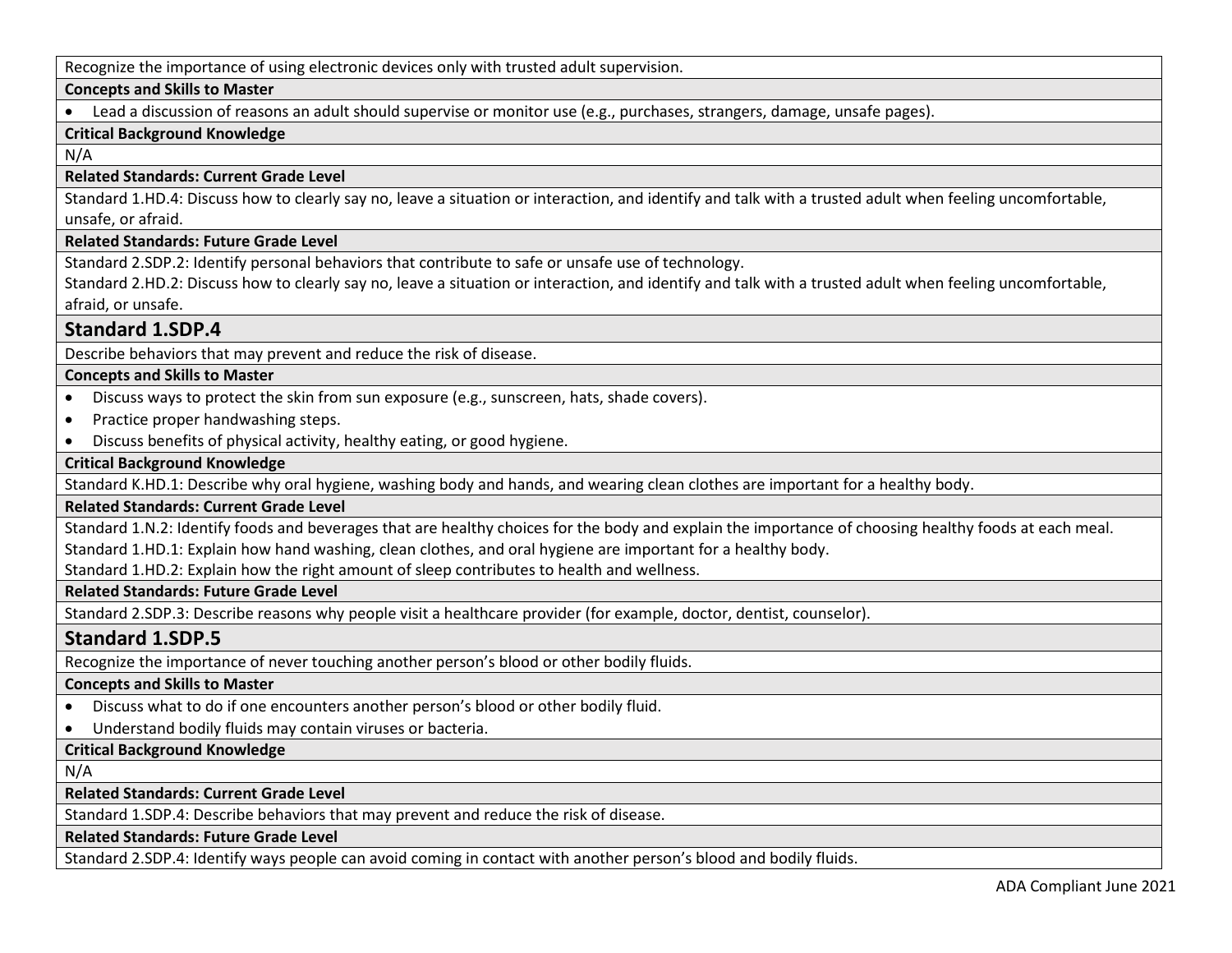#### **Academic Language**

**Universal Precautions**: Approach to infectious control to treat all human blood and certain body fluids as if they were known to be infectious for pathogens. **Trusted Adult**: An adult, or adults, chosen by the student, that makes the student feel safe, secure, and comfortable. Examples include, but are not limited to parent, guardian, relative, teacher, counselor, and clergy.

See [Health Terms and Law and Policy for Health Education](https://schools.utah.gov/file/79acf6fe-5e26-4f46-9374-116b785e9147) for more details

## **Assessment Exemplars**

Given 3 scenarios, students will be able to verbalize when an environment or situation is not safe and explain how to react and promptly report to a trusted adult or emergency services.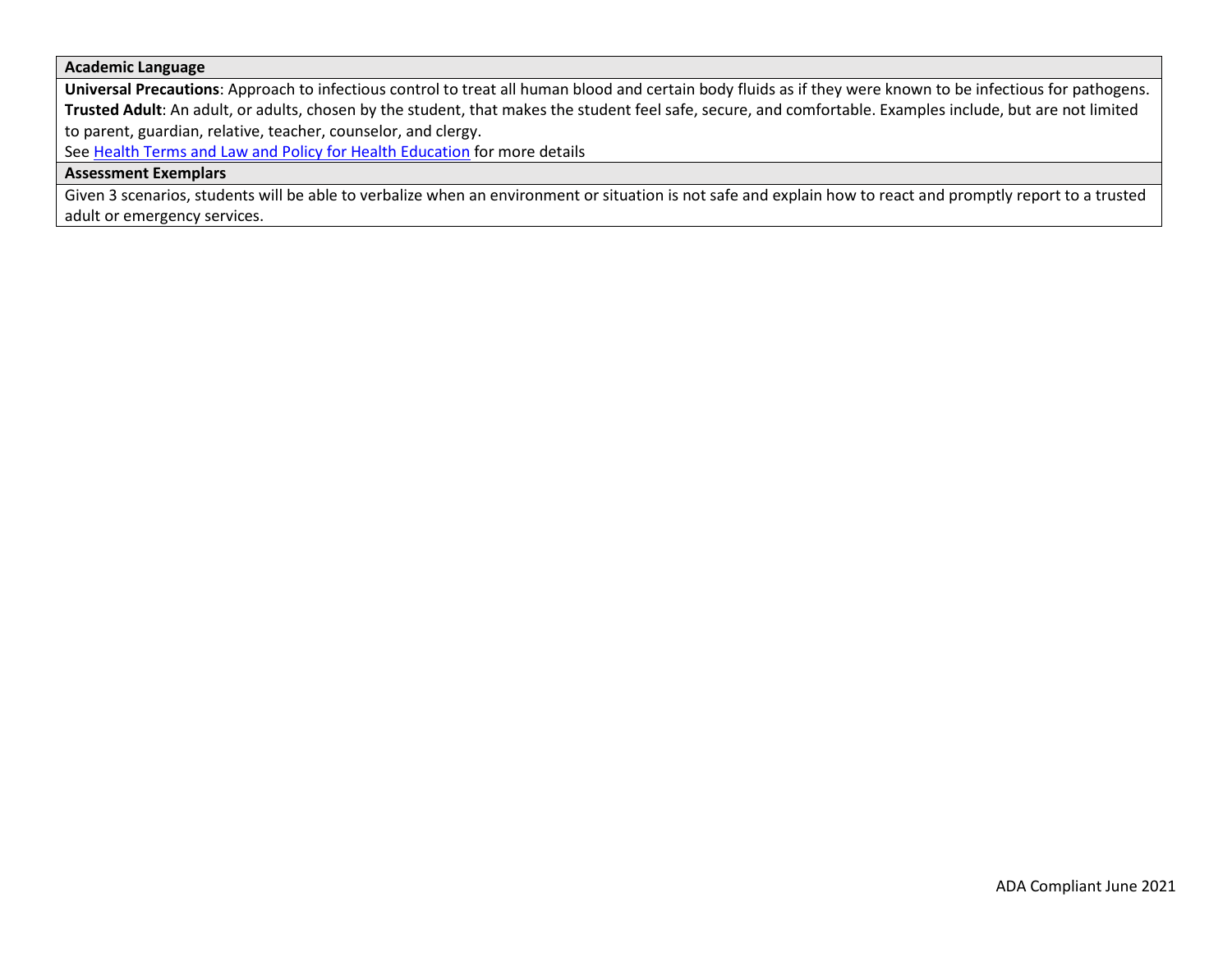# **Strand 4: Substance Abuse Prevention (SAP)**

Goal: Students will understand when substances are helpful or harmful.

## **Standard 1.SAP.1**

Compare and contrast the difference between helpful and harmful substances.

## **Concepts and Skills to Master**

- Discuss the ways healthy and unhealthy substances can affect your body.
- Identify healthy and unhealthy substances (for example, medicines, cleaning solutions, poison, healthy food, cigarettes) and discuss when something may be both (for example medicine only healthy in correct dose when needed).

#### **Critical Background Knowledge**

N/A

# **Related Standards: Current Grade Level**

Standard 1.SAP.2: Explain the importance of only taking medicine with adult supervision

Standard 1.SAP.3: Practice strategies that can be used to refuse harmful substances.

## **Related Standards: Future Grade Level**

Standard 2.SAP.1: Recognize the health implications of harmful substances and demonstrate how to refuse alcohol, tobacco, nicotine, and other substances.

## **Standard 1.SAP.2**

Explain the importance of only taking medicine with adult supervision.

#### **Concepts and Skills to Master**

- Start a discussion of medicines and how they help the body heal.
- Contrast that discussion about what medications can do to your body if your body does not require them at that time.

## **Critical Background Knowledge**

N/A

#### **Related Standards: Current Grade Level**

Standard 1.SAP.1: Compare and contrast the difference between helpful and harmful substances.

Standard 1.SAP. 3: Practice strategies that can be used to refuse harmful substances.

#### **Related Standards: Future Grade Level**

Standard 2.SAP.2: Describe the role medications play in wellness and identify what is helpful or harmful.

## **Standard 1.SAP.3**

Practice strategies that can be used to refuse harmful substances.

#### **Concepts and Skills to Master**

- Brainstorm and roleplay ways to say no to difficult situations and harmful substances.
- Brainstorm ways to say no to harmful substances.

**Critical Background Knowledge**

## N/A

#### **Related Standards: Current Grade Level**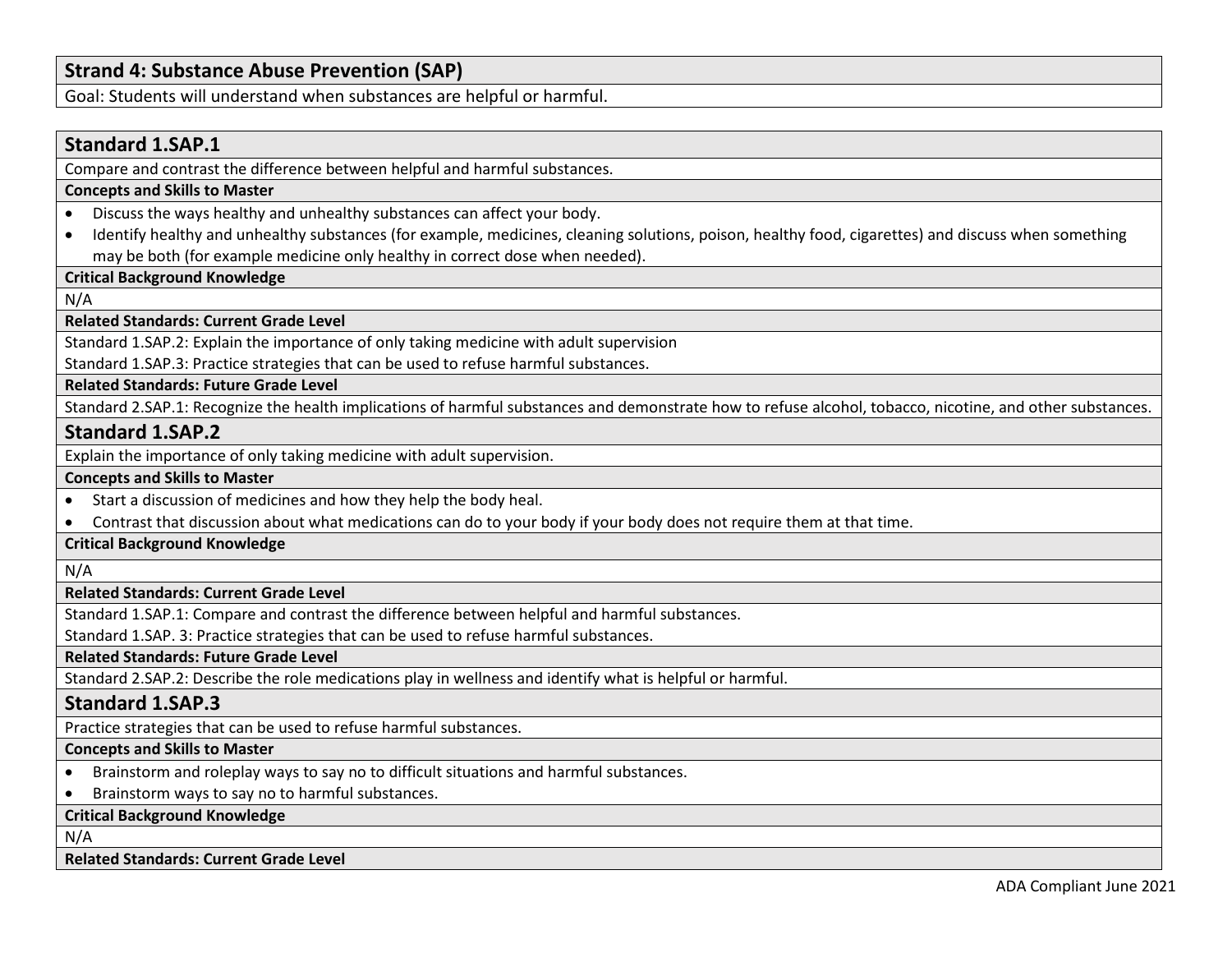Standard 1.HF.2: Explain the importance of only taking medicine with adult supervision.

Standard 1.SAP.1: Compare and contrast the difference between helpful and harmful substances.

Standard 1.SAP.2: Explain the importance of only taking medicine with adult supervision.

#### **Related Standards: Future Grade Level**

Standard 3.SAP.1: Demonstrate how to respond when approached by an individual and asked to make a poor choice.

## **Academic Language**

**Medicine:** Something used for treatment or prevention of disease

See [Health Terms and Law and Policy for Health Education](https://schools.utah.gov/file/79acf6fe-5e26-4f46-9374-116b785e9147) for more details

## **Assessment Exemplars**

1.SAP.1

Make a collage of random household items like medicines, cleaning solutions, poison, healthy food, cigarettes, etc. Have them circle which ones are okay to ingest and have them put an x through the ones that are not okay.

\*Note: Make sure to reinforce that medicine is only okay if parents or guardians are around and it is a small, healthy dose.

1.SAP.3

Role Plays: Have students pair up with someone next to them. Have them role play what they would do and say if someone offered them something that they did not know what it was. Give them short and simple phrases that they can memorize and use in the role plays.

1.SAP.1

Students will be given cards with healthy and unhealthy substances on them. They will then separate them into two categories. Students could also make their own cards with healthy and unhealthy substances on them.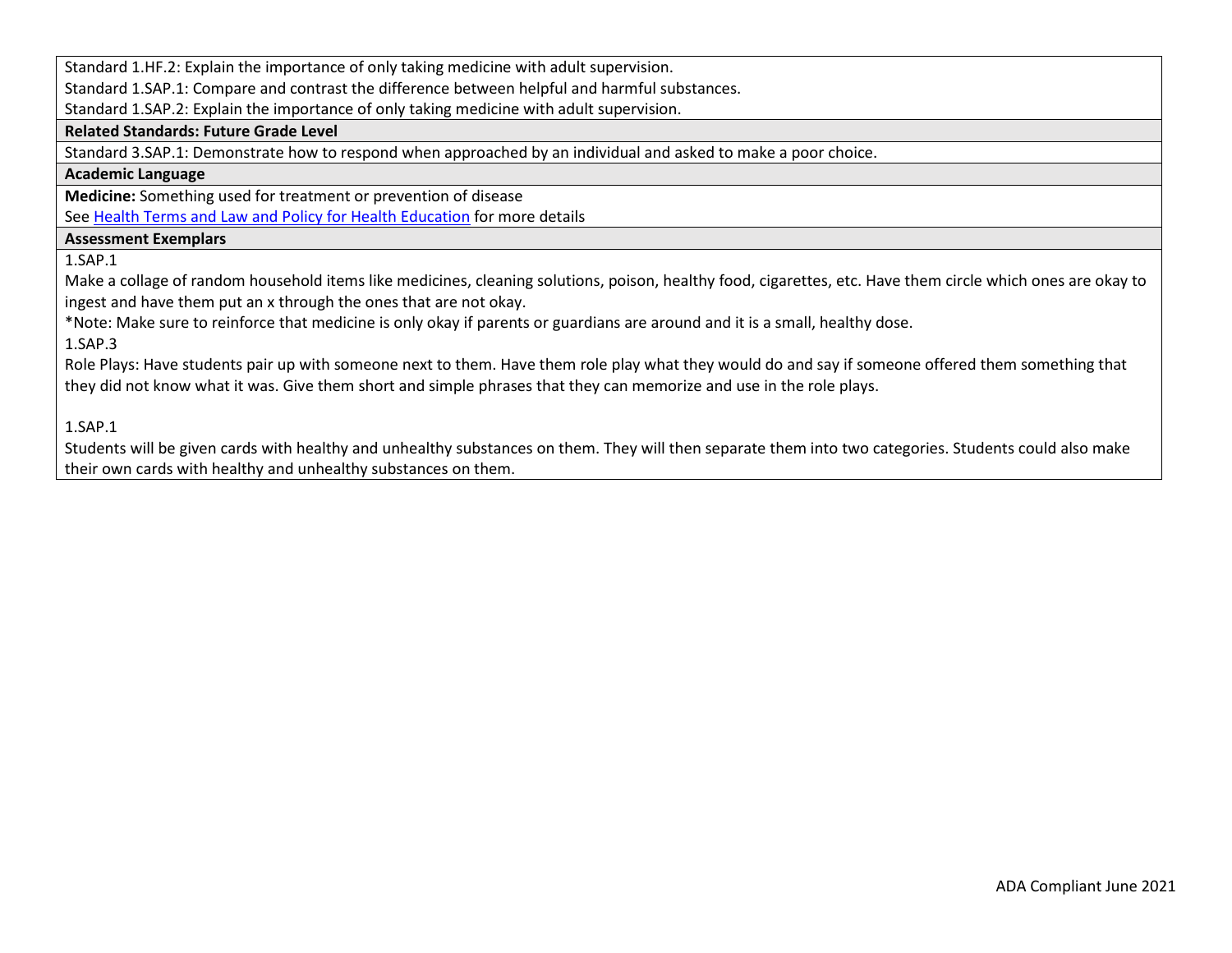# **Strand 5: Nutrition (N)**

Goal: Students will learn how to fuel their body with healthy food choices.

# **Standard 1.N.1**

Recognize major food groups, including water, and list a variety of healthy foods in each group.

## **Concepts and Skills to Master**

- List a variety of foods in each food group.
- Identify which food group different foods belong in.

# **Critical Background Knowledge**

Standard K.N.1: List a variety of healthy foods from each food group.

## **Related Standards: Current Grade Level**

Standard 1.N.2: Identify foods and beverages that are healthy choices for the body and explain the importance of choosing healthy foods at each meal.

## **Related Standards: Future Grade Level**

Standard 2.N.1: Identify food and beverage choices that contribute to good health.

#### **Academic Language**

Food Groups: Foods that share similar nutritional properties such as fruits, vegetables, grains, proteins, and dairy.

#### **Assessment Exemplars**

Coming soon

# **Standard 1.N.2**

Identify foods and beverages that are healthy choices for the body and explain the importance of choosing healthy foods at each meal.

## **Concepts and Skills to Master**

- Identify a variety of healthy foods and beverages.
- Explain the importance of consuming healthy foods at each meal and snack.

#### **Critical Background Knowledge**

Standard K.N.2: Explain the importance of choosing healthy foods and beverages at each meal.

**Related Standards: Current Grade Level**

Standard 1.N.1: Recognize major food groups, including water, and list a variety of healthy foods in each group.

#### **Related Standards: Future Grade Level**

Standard 2.N.1: Identify food and beverage choices that contribute to good health.

Standard 3.N.2: Identify healthy foods, including snacks, in appropriate portion sizes.

# **Standard 1.N.3**

Describe how food is fuel for the body.

## **Concepts and Skills to Master**

• Recognize growing bodies need food for fuel and different food groups give different kinds of fuel needed for growth.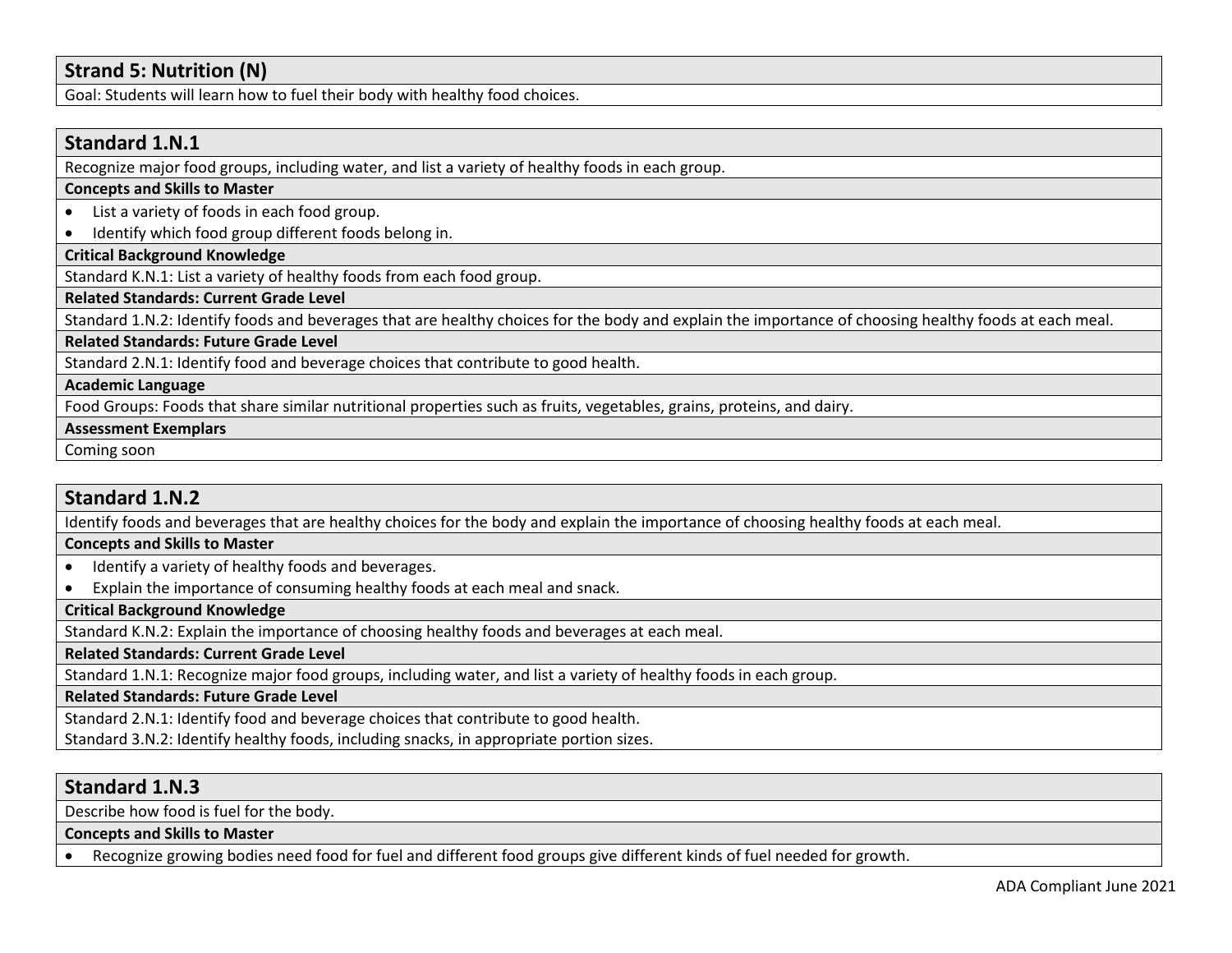• Discuss what happens when meals are skipped, or food groups are left out.

#### **Critical Background Knowledge**

N/A

#### **Related Standards: Current Grade Level**

Standard 1.N.2: Identify foods and beverages that are healthy choices for the body and explain the importance of choosing healthy foods at each meal.

#### **Related Standards: Future Grade Level**

Standard 2.N.2: Define calorie as a measurement of energy and describe how calories are necessary for good health.

## **Standard 1.N.4**

Recognize not all food products advertised or sold are healthy.

**Concepts and Skills to Master** 

- After viewing or discussing common food advertising, label the food advertised as healthy or unhealthy.
- Discuss why different foods are advertised to kids and how to know if the food is good for you.

## **Critical Background Knowledge**

N/A

## **Related Standards: Current Grade Level**

Standard 1.N.2: Identify foods and beverages that are healthy choices for the body and explain the importance of choosing healthy foods at each meal.

#### **Related Standards: Future Grade Level**

Standard 2.N.4: Identify how family, peers, culture, and media influence eating habits.

#### **Academic Language**

**Calorie:** A unit of heat energy. Used to measure the energy content of food and activity.

**Eating Habits**: Why and how people eat, which foods they eat, and with whom they eat, as well as the ways people obtain, store, use, and discard food.

Individual, social, cultural, religious, economic, environmental, and political factors all influence people's eating habits.

**Food Behavior**: How people choose, consume, sell, and buy food. People's actions toward food.

**Food Groups:** Foods that share similar nutritional properties such as fruits, vegetables, grains, proteins, and dairy.

See [Health Terms and Law and Policy for Health Education](https://schools.utah.gov/file/79acf6fe-5e26-4f46-9374-116b785e9147) for more details

## **Assessment Exemplars**

Given a stack of food pictures students will be able to sort foods into the major food groups which they will identify. They will also be able to place them in piles representing healthy choices for breakfast, lunch & dinner, explain how food is fuel and give an example of an unhealthy food.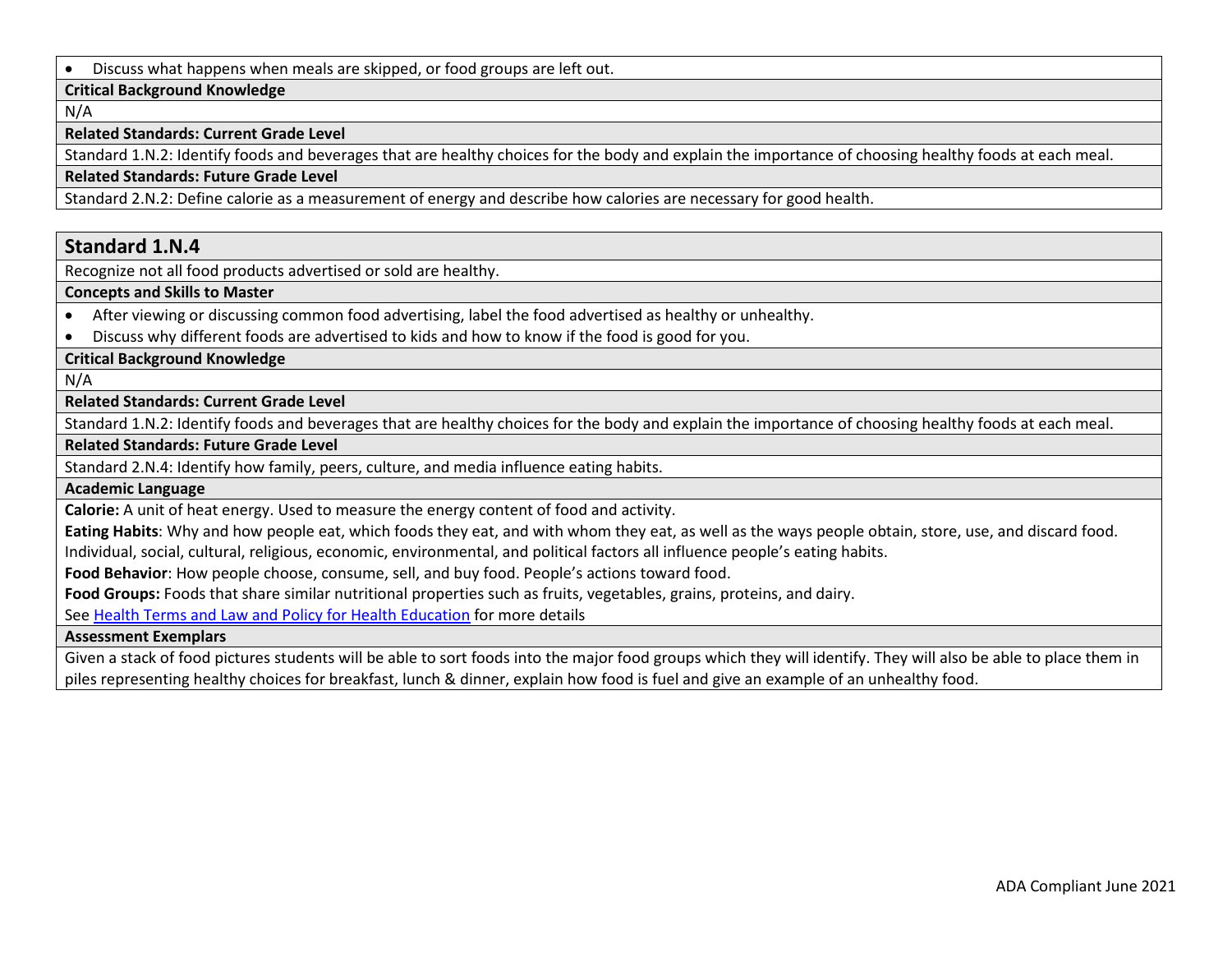# **Strand 6: Human Development (HD)**

Goal: Students will review basic hygiene skills, learn how human development varies, and practice refusal skills. Utah Code requires parental notification for instruction on child sexual abuse prevention.

## **Standard 1.HD.1**

Explain how hand washing, clean clothes, and oral hygiene are important for a healthy body.

## **Concepts and Skills to Master**

- Discuss how germs can grow and spread without proper hygiene (hand washing, clean clothes, covering cough or sneeze).
- Discuss the importance of oral hygiene, including bad breath, bacteria, and cavities.

# **Critical Background Knowledge**

Standard K.HD.1: Describe why oral hygiene, washing body and hands, and wearing clean clothes are important for a healthy body.

## **Related Standards: Current Grade Level**

Standard 1.SDP.4: Describe behaviors that may prevent and reduce the risk of disease.

## **Related Standards: Future Grade Level**

Standard 3.HD.1: Define hygiene and discuss its importance for health and well-being

#### **Assessment Exemplars**

Coming soon

## **Standard 1.HD.2**

Explain how the right amount of sleep contributes to health and wellness.

#### **Concepts and Skills to Master**

- Learn how much sleep is necessary for health.
- Discuss strategies for getting the right amount of sleep.

## **Critical Background Knowledge**

N/A

#### **Related Standards: Current Grade Level**

Standard 1.SDP.4: Describe behaviors that may prevent and reduce the risk of disease.

**Related Standards: Future Grade Level** 

Standard 6.SDP.4: Analyze how various factors, including lifestyle choices, increase or decrease risk factors for disease.

#### **Assessment Exemplars**

Coming soon

# **Standard 1.HD.3**

Recognize that healthy bodies come in different shapes, sizes, and abilities.

## **Concepts and Skills to Master**

- Define healthy and what that looks like, including a variety of healthy examples.
- Describe the abilities of a healthy body, include a variety (inclusive to those with special needs).

## **Critical Background Knowledge**